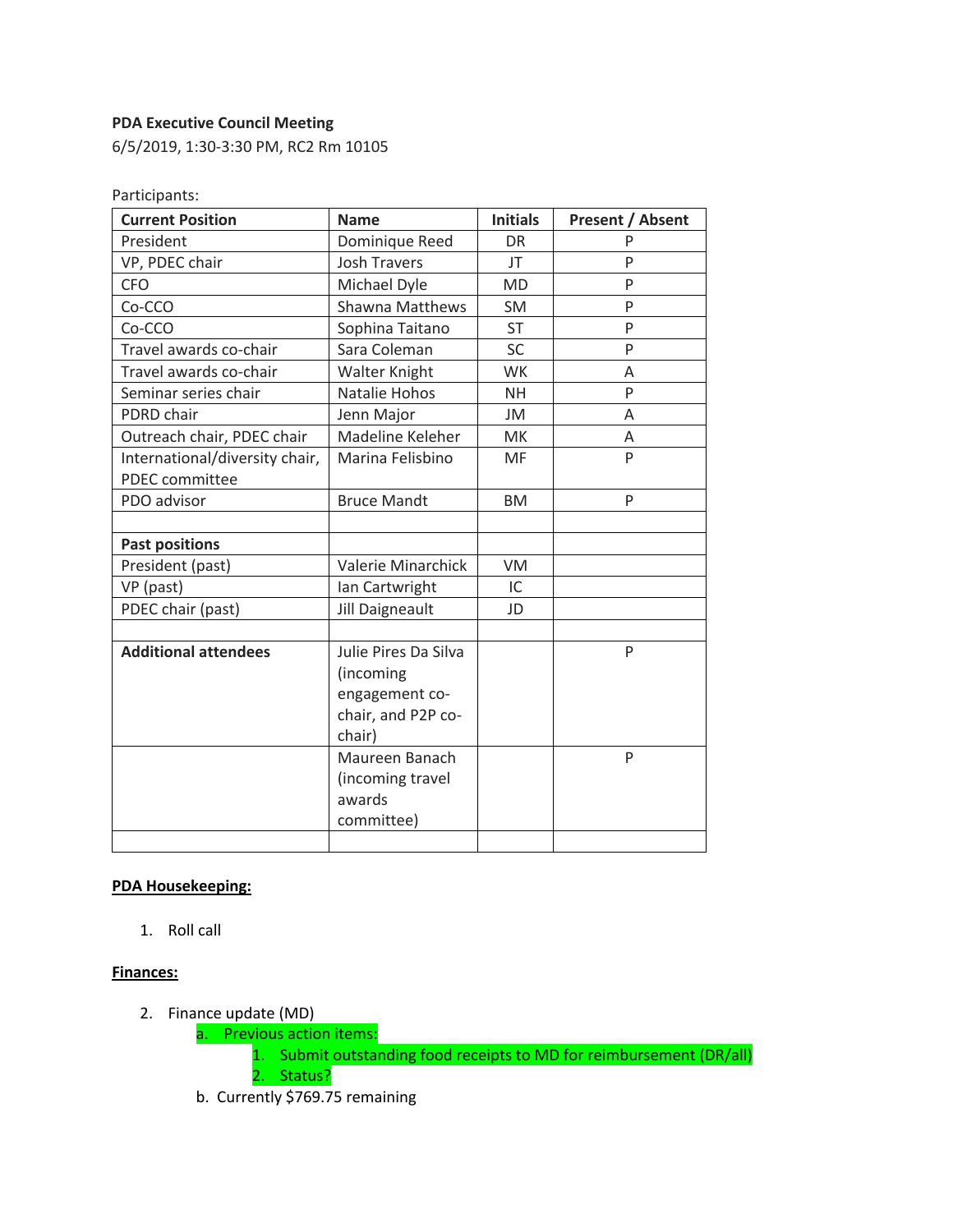- 1. BM- make sure that all items have posted; try to make sure that all expenses have posted by the middle of the month
- 2. Don't need to spend every last \$
- c. Outstanding expenses:
	- 1. -\$100 for Dominique receipts
	- 2. -\$50 for happy hour
	- 3. -\$50 for first aid kits
- d. Action items:
	- 1. Support coffee hour for UC Denver postdocs (DR/all)

# **Community Development:**

- 3. Town Hall results (DR)
	- a. Previous action items:
		- 1. None
		- 2. Status? N/A
	- b. 29 people responded (41 at town hall)
	- c. 100% approval of charter changes
	- d. P2P topics:
		- 1. Stuff related to finding or getting a job
		- 2. Maternity leave:
			- 1. Previous PDA member said that she helped establish parental leave policy nearly 10 years ago: https://www.nature.com/naturejobs/science/articles/10.1038/nj7316- 739a
			- 2. However per BM, university's current policy is FMLA (12 weeks so you can't get fired if you take up to 12 weeks for parental leave)
			- 3. Strictly speaking, FMLA technically was created for a medical condition so there's room to wiggle out for cases related to adoption or paternal leave
		- 3. Some initiatives:
			- 1. Matched retirement
			- 2. Diversity initiatives
			- 3. Postdoc walk at lunch
	- e. Action items:
		- 1. None
- 4. PDA elections (DR)
	- 1. Previous action items:
		- 1. Set up link to nominate people for president position (MK)
		- 2. Create table to advertise open positions (SM)
		- 3. Advertise open positions at town hall/via flyers (DR/JT)

4. Status? Done

- b. Currently no chair for advocacy chair position so JM may take over until someone else steps up
- c. NH- maybe advertise positions that are still open
	- 1. DR- difficult to fit everything on one space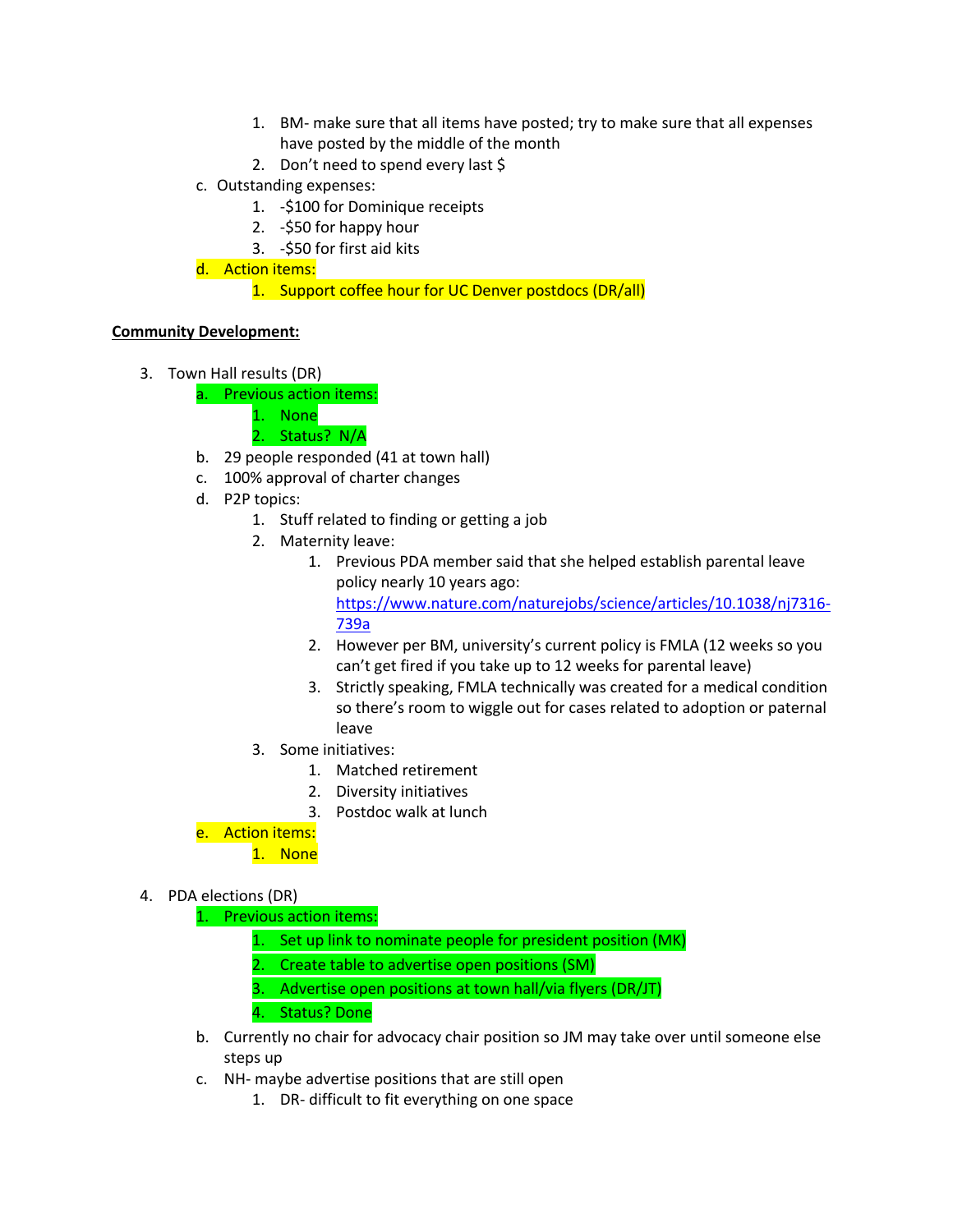- d. BM- if next year's committee wants to tackle retirement, need to come up with convincing argument for university contributing to retirement
	- 1. Postdoc is supposed to be a period of training; it's used as a retention package
- e. MF- international postdocs cannot benefit from retirement contributions but can benefit from parental leave policy so important to think about priorities
- f. Action items:
	- 1. Send out via email with positions that are still open (DR/JT)
	- 2. Advertise open positions in upcoming digest (SM)
- 5. Meeting with UC Boulder PDA in Westminster CO (DR)
	- a. Previous action items:
		- 1. Touch base after elections in July (DR)
		- 2. Invite to PDRD, talk about other ways to chat (Zoom/Skype) (DR/JT)
		- 3. Status?
	- b. Goal of meeting was to form a connection and collaborate on an event
	- c. Already had elections; Pascale (?) is the new president
	- d. Action items:
		- 1. Set up 10-15 minute Skype call to introduce two PDA committees to each other (DR/JT)
- 6. P2P update
	- a. Previous action items:
		- 1. Update flyer
		- 2. Status? Done
	- b. 90 attendees so far this year and appears to be growing
	- c. People don't seem to know what to expect
		- 1. JT- seems to help having discussion leaders to guide the conversation
	- d. BM- do you plan to have speakers come in, or will it be a PDA-facilitated discussion?
		- 1. Benefit of having speakers- provide subject matter expertise; give you connections for a given topic (DR/MD); help create handouts
			- 1. Useful in making connections and providing specific details (DR)
		- 2. Drawback of having speakers- might shift the balance to putting more emphasis on the speaker's perspective instead of the non-experts (SM)
			- 1. BM- if it's someone you're trying to impress or make a connection to get
				- a job, you have to self-censor more and it's less of a safe space
		- 3. Can be a decision from the incoming council
	- e. Action items:
		- 1. Discuss with Julie about upcoming topics; need a second coordinator (DR)
		- 2. Provide outline to attendees of how the event goes (i.e., introduce topics, raise questions)
- 7. PDA digest (SM)
	- 1. Previous action items:
		- 1. Give MK info on how to check what people are clicking on
		- 2. Status? Not done
	- 2. New section to highlight features of CDO/PDO
	- 3. Action items:
		- 1. Create new digest section to feature rotating selection of CDO/PDO services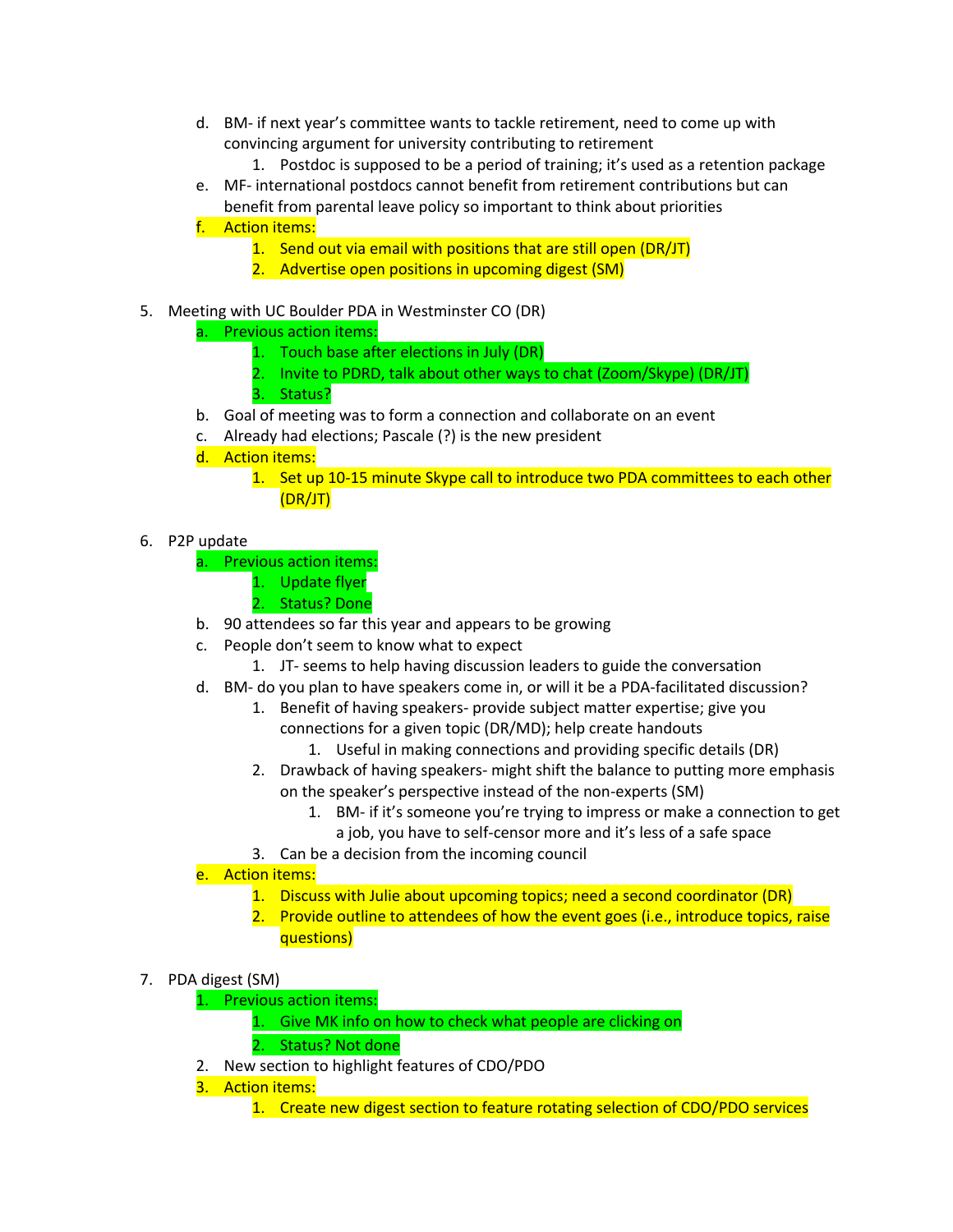# 2. Make list of services to be featured in digest (BM)

- 8. Social media (SM/ST)
	- 1. Previous action items:
		- 1. Think about how to highlight less "shiny" parts of science (ST/SM)
		- 2. Make list of PDA passwords for social media, town hall tools, etc to give to incoming council (DR/SM/ST/all)
		- 3. Status? First part done as Friday fails

# 2. BM- really enjoying the Friday Fail component; has shared it with a couple people

- 3. Action items:
	- 1. Submit fails for Friday Fails to ST/SM (all)
- 9. Changes to PDA website (ST)
	- a. Previous action items:
		- 1. Fix PDRD link
		- 2. Status? Done
	- b. ST has updated the website
	- c. Action items:
		- 1. Send ST any more updates that need to be taken care of (all)
		- 2. Send ST meeting minutes from March, April, May, June (SM)
- 10. Postdoc of the month (POTM) program
	- a. Previous action items:
		- 1. None
			- 2. Status? N/A
	- b. SM writing up SOP for how to pick
	- c. Action items:
		- 1. None
- 11. Departmental reps program
	- a. Previous action items:
		- 1. Set up meeting for May or June (DR)
		- 2. Add to town hall call for someone to coordinate dept rep (DR)
		- 3. Status? Done
	- b. JT- difficult to get departmental reps to engage with slack
		- 1. People see the information posted but there's no engagement
	- c. MF- slack makes sense for PDA but not so much for dept reps
		- 1. BM- what's the point?
		- 2. DR- provide Google docs and resources to give to new postdocs
	- d. Recruitment- DR stepped it up bc a lot of people moving on to next positions
		- 1. NH- our dept is really small and no one wants to be a dept rep; getting annoyed with the frequency of PDA emails
	- e. BM- tell dept reps to bring new postdocs to PDA coffee hour
	- f. Dept reps- seemed to want to have their own event (lunch or dinner)
		- 1. DR is meeting with 3 reps tomorrow to discuss planning an event
			- 2. Stuff at night is hard for people with families
	- g. Action items:
		- 1. Try to recruit postdocs to become dept reps (all)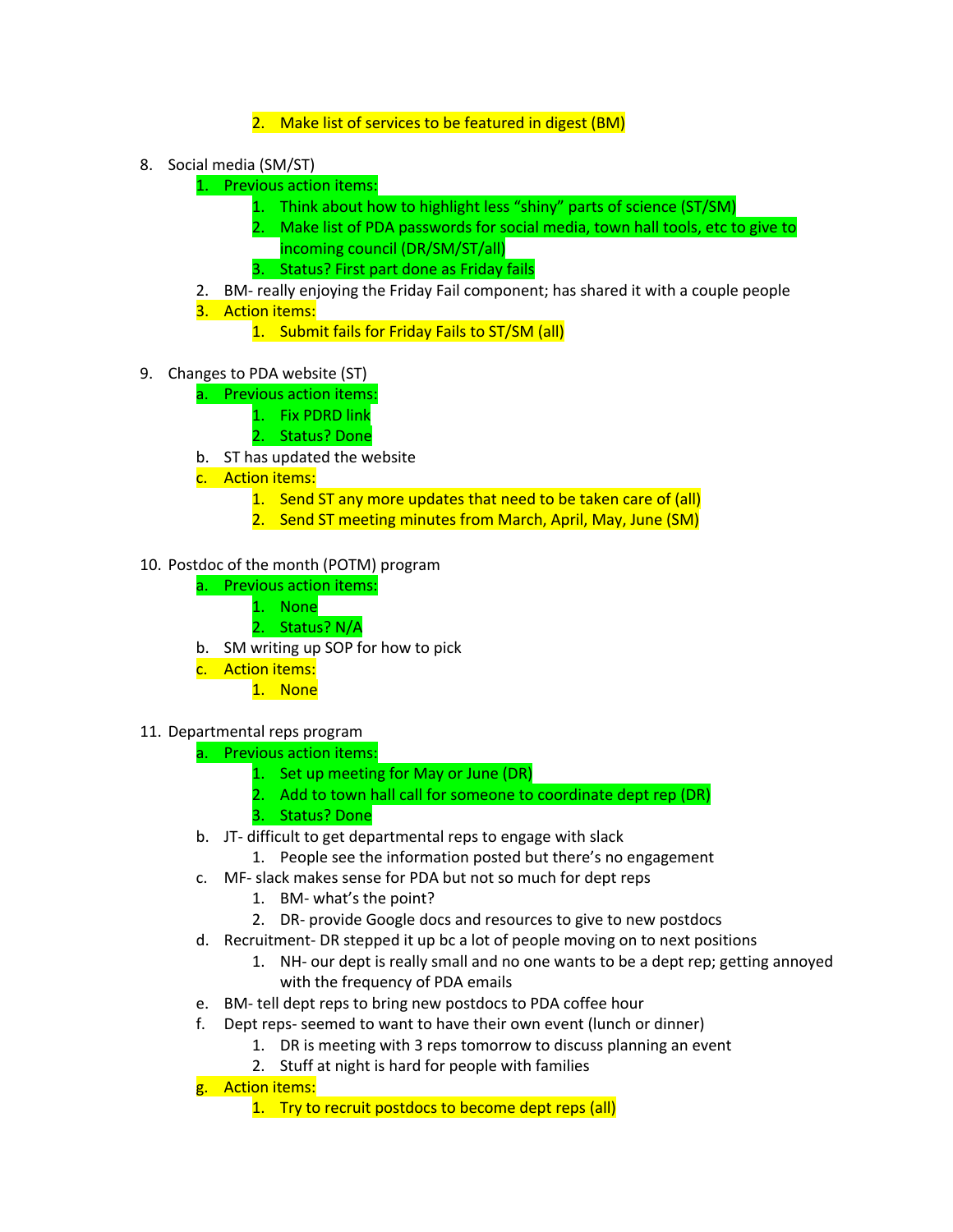#### **Postdoc Engagement:**

- 12. Coffee hour and PDA council elections
	- a. Previous action items:
		- 1. None
		- 2. Status? N/A
	- b. Elections at the next coffee hour (6/13)
	- c. Do we need to have an actual ballot?
		- 1. MD- last year we just went around and asked if everyone was ok
		- 2. NH- looks better if there's an actual ballot; seems a little bit more above-board
	- d. Action items:
		- 1. Make ballot for next coffee hour (JT)
- 13. Happy hour
	- a. Previous action items:
		- 1. None
		- 2. Status? N/A
	- b. Next is TODAY 6/5 at 4 pm
	- c. Action items:
		- 1. None

### 14. International/Diversity Officer update (MF)

- a. Previous action items:
	- 1. Prepare draft handout for mandatory international postdoc meeting (MF)
	- 2. Touch base to coordinate what goes into that packet (BM/MF)
	- 3. Status? Started but needs more work
- b. MF- Want to do career development fair
- c. BM- we never do something careers focused specifically for international postdocs
	- 1. Brendan Delaney is an attorney- he does a lot of events like this; costs \$\$ to bring him in but he has good info
	- 2. May have in-house resources as well
- d. Action items:
	- 1. Follow up with BM for international postdoc career development fair (MF)

### 15. Summer Hike series

- a. Previous action items:
	- 1. Order first aid kits
	- 2. Status? Not done
- b. Not sure how disclaimer is being supplied; difficulty linking back to slack so may just provide via email
- c. Public transportation to Chataqua is available
- d. AIR wanted to co-sponsor the event
- e. Action items:
	- 1. Let AIR know about co-sponsorship (DR)

### **Career Development:**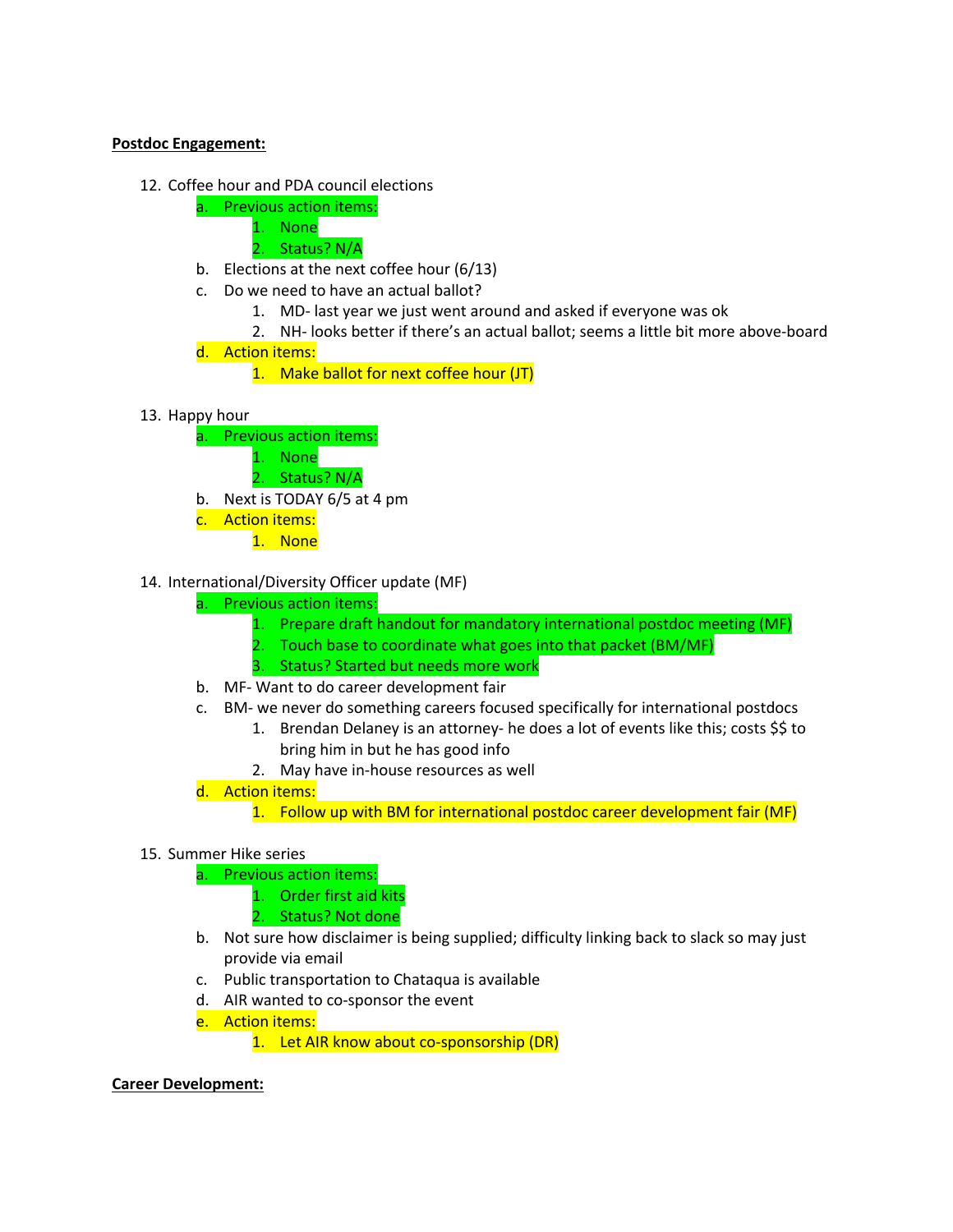### 16. Seminar series update (NH)

- a. Previous action items:
	- 1. Remove seminar series from PDA calendar (SM/ST)
	- 2. Status? Done
- b. Attendance is up 120% over last year (exceeded SMART goal)
- c. 25-30% of attendees come from one of speakers' home departments
- d. Winners (3) chosen:
	- 1. Does PDA council member winning constitute a conflict of interest?
	- 2. Eligibility- winners are only current postdocs (former postdocs)?
- e. Action items:
	- 1. Notify seminar series winners (NH)
- 17. PDRD update (JM)
	- a. Previous action items:
		- 1. Come up with ribbons to put on posters of travel award winners for PDRD (SC/WK)
		- 2. Status? Done
	- b. Networking event at PDRD- need contact from the Wellness Center (?)
	- c. Abstract submission closes on 6/11
		- 1. BM- did anyone convey that to Matt Berta? It was supposed to close on 6/4 at 11:59 but left it open bc only small number of submissions
	- d. Action items:
		- 1. Extend PDRD abstract submission deadline via Matt Berta (JM)

### 18. Travel awards update (WK/SC) (?)

- a. Previous action items:
	- 1. None
	- 2. Status? N/A
- b. June 30<sup>th</sup> deadline- supposed to have updated application so verbiage for reviewers was supposed to be the same as given to applicants
	- 1. Didn't get Matt Berta changes quickly enough to make changes on the website
	- 2. One person has already applied so have to wait a whole extra cycle in order to make the changes to the rubric
- c. SC- might be helpful to have Maureen watch over the next cycle of submissions and review
- d. Action items:

1. Plan a meeting with the incoming travel awards committee (SC and WK)

#### **New Business:**

- 19. PDA support for Science in the News
	- a. Previous action items:
		- 1. Determine how SITN plans to purchase equipment (DR/BM)
		- 2. Contact Dylan Verden about SITN equipment purchase (DR)
		- 3. Status? Spent \$58; not sure about rest
	- b. Supposed to purchase and submit reimbursement to BM but not sure if it's happened
	- c. Action items:
		- 1. Follow up with SITN to see if they need the remaining  $\sim$ \$100